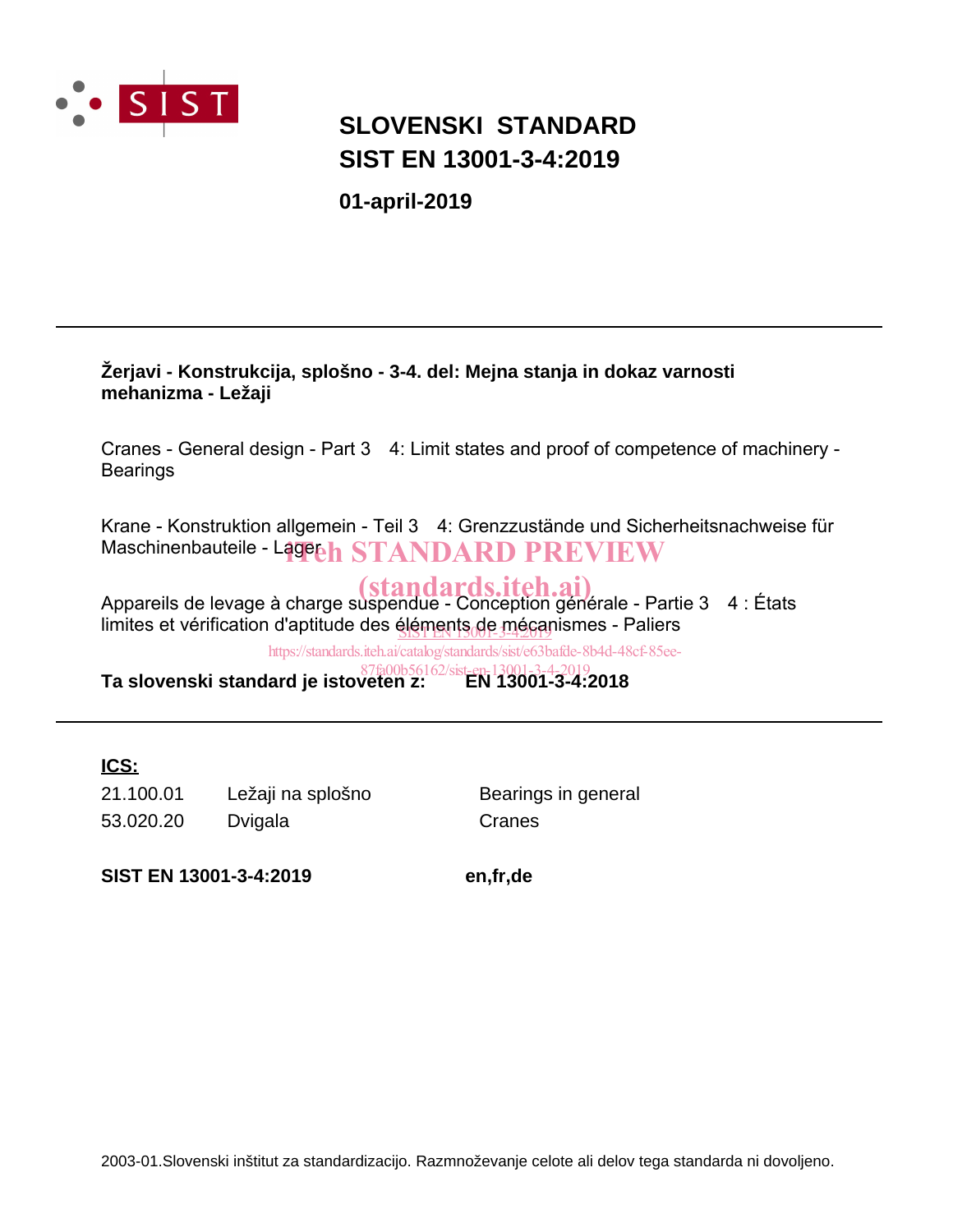# iTeh STANDARD PREVIEW (standards.iteh.ai)

SIST EN 13001-3-4:2019 https://standards.iteh.ai/catalog/standards/sist/e63bafde-8b4d-48cf-85ee-87fa00b56162/sist-en-13001-3-4-2019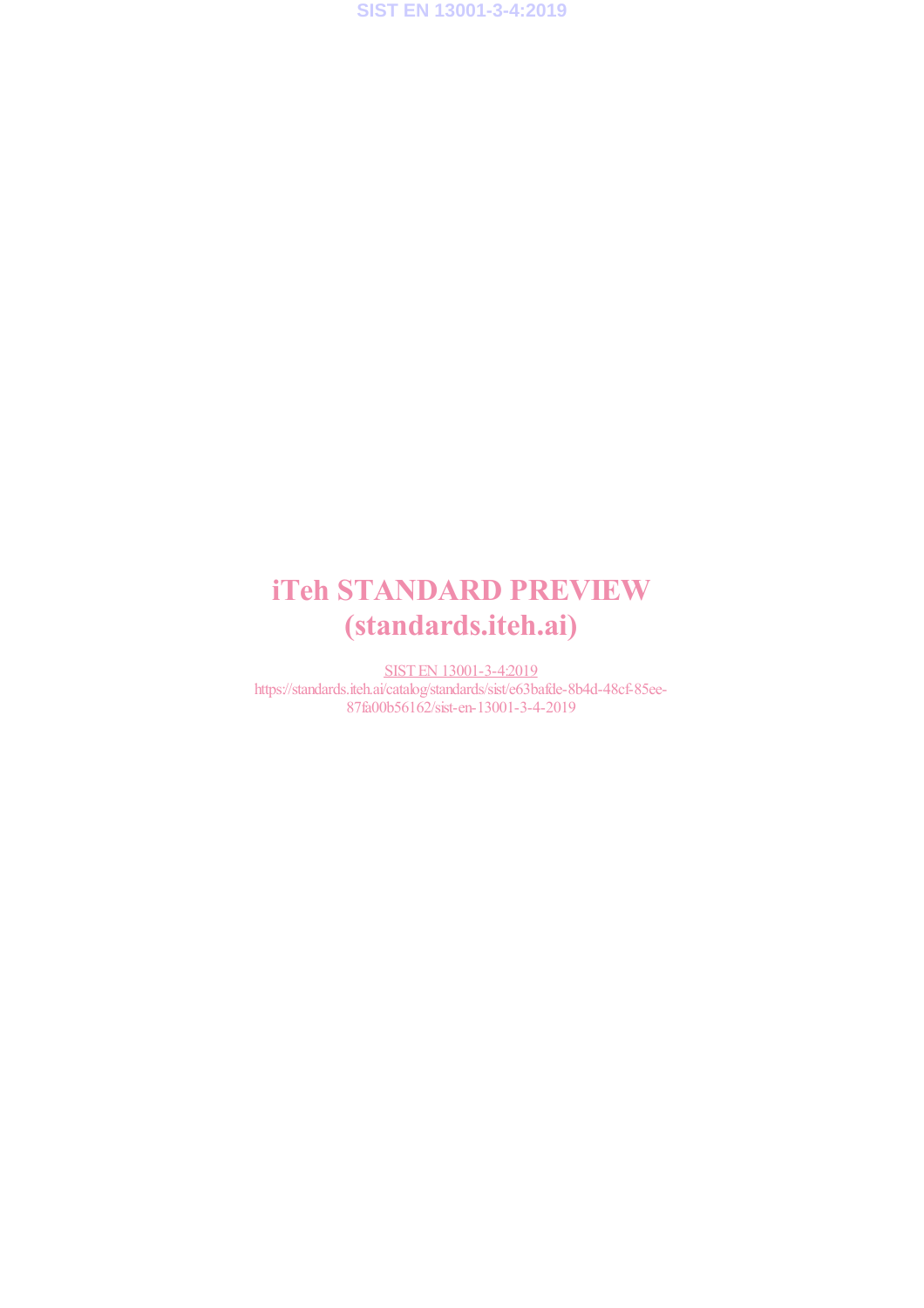# EUROPEAN STANDARD NORME EUROPÉENNE EUROPÄISCHE NORM

# **EN 13001-3-4**

December 2018

ICS 21.100.01; 53.020.20

English Version

# Cranes - General design - Part 3-4: Limit states and proof of competence of machinery - Bearings

Appareils de levage à charge suspendue - Conception générale - Partie 3-4 : États limites et vérification d'aptitude des éléments de mécanismes - Paliers

Krane - Konstruktion allgemein - Teil 3-4: Grenzzustände und Sicherheitsnachweise für Maschinenbauteile - Lager

This European Standard was approved by CEN on 22 July 2018.

CEN members are bound to comply with the CEN/CENELEC Internal Regulations which stipulate the conditions for giving this European Standard the status of a national standard without any alteration. Up-to-date lists and bibliographical references concerning such national standards may be obtained on application to the CEN-CENELEC Management Centre or to any CEN member.

This European Standard exists in three official versions (English, French, German). A version in any other language made by This European Standard exists in three official versions (English, French, German). A version in any other language made by<br>translation under the responsibility of a CEN member into its own language and notified to the CEN Centre has the same status as the official versions.<br>
Standards.iteh.ai)

CEN members are the national standards bodies of Austria, Belgium, Bulgaria, Croatia, Cyprus, Czech Republic, Denmark, Estonia, Finland, Former Yugoslav Republic of Macedonia, France, Germany, Greece, Hungary, Iceland, Ireland, Italy, Latvia, Lithuania, rinianu, roriner Tugosiav Republic of Maceuotia, France<sub>g</sub>ue Inglis, Nigece, Hungary, Icelanu, Irelanu, Italy, Latvia, Lithuania,<br>Luxembourg, Malta, Netherlands, Norway, Poland, Portugal, Romania, Serbia, Slovakia, Sloveni Turkey and United Kingdom. https://standards.iteh.ai/catalog/standards/sist/e63bafde-8b4d-48cf-85ee-

87fa00b56162/sist-en-13001-3-4-2019



EUROPEAN COMMITTEE FOR STANDARDIZATION COMITÉ EUROPÉEN DE NORMALISATION EUROPÄISCHES KOMITEE FÜR NORMUNG

**CEN-CENELEC Management Centre: Rue de la Science 23, B-1040 Brussels** 

Ref. No. EN 13001-3-4:2018 E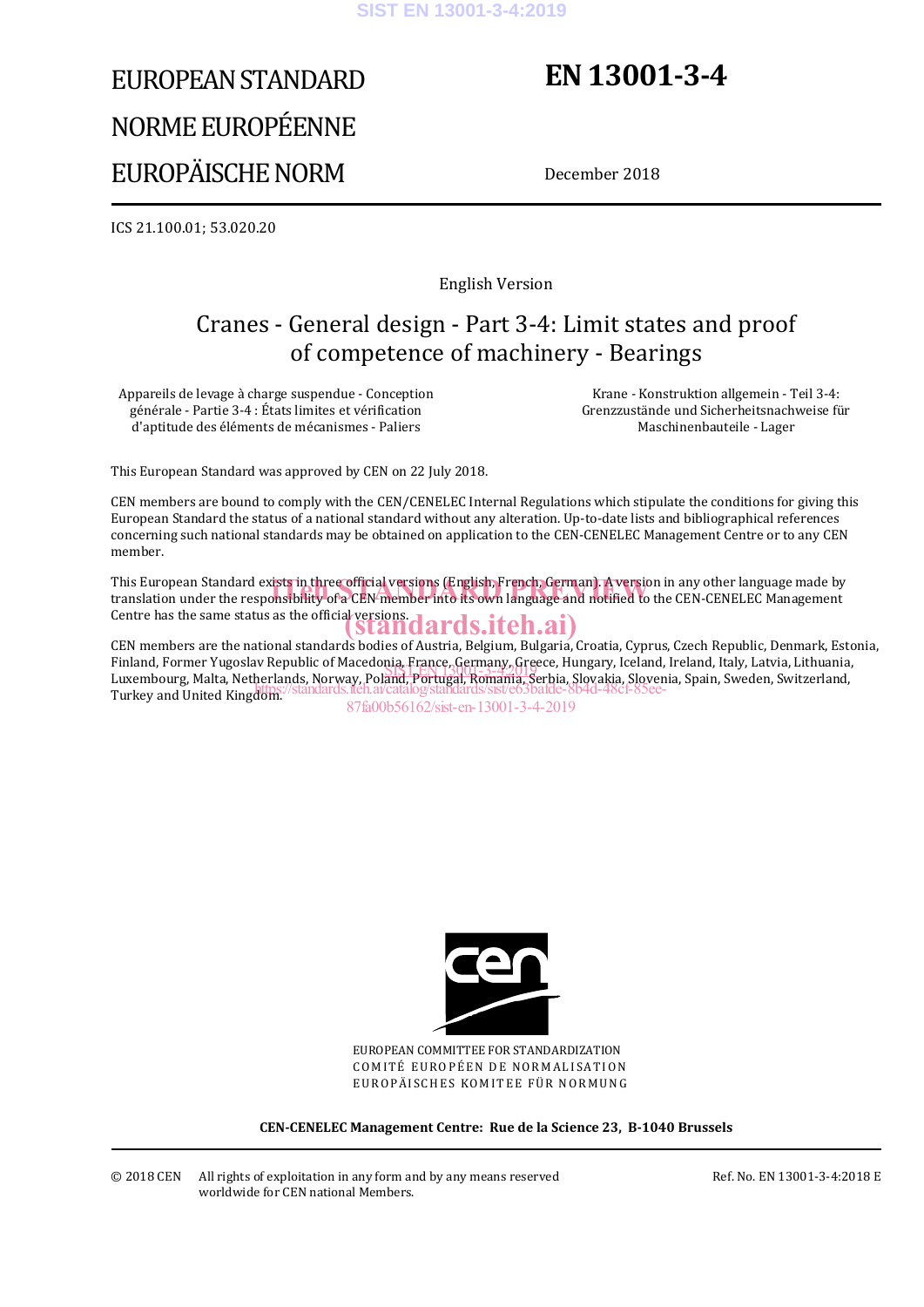## SIST EN 13001-3-4:2019

# EN 13001-3-4:2018 (E)

# **Contents**

# Page

| $\mathbf{1}$            |  |
|-------------------------|--|
| $\overline{2}$          |  |
| 3                       |  |
| 3.1                     |  |
| 3.2                     |  |
| $\overline{\mathbf{4}}$ |  |
| 4.1                     |  |
| 4.2                     |  |
| 4.2.1                   |  |
| 4.2.2                   |  |
| 4.2.3                   |  |
| 4.3                     |  |
| 4.3.1                   |  |
| 4.3.2                   |  |
| 4.3.3                   |  |
| 4.3.4                   |  |
| 4.4                     |  |
| 5                       |  |
| 5.1                     |  |
| 5.2                     |  |
| 5.2.1                   |  |
| 5.2.2                   |  |
| 5.2.3                   |  |
| 5.2.4                   |  |
| 5.2.5                   |  |
| 5.2.6                   |  |
| 5.2.7                   |  |
|                         |  |
| 6                       |  |
| 6.1                     |  |
| 6.2                     |  |
| 6.2.1                   |  |
| 6.2.2                   |  |
| 6.2.3                   |  |
| 6.3                     |  |
| 6.3.1                   |  |
| 6.3.2                   |  |
| 6.4                     |  |
| 6.4.1                   |  |
| 6.4.2                   |  |
| 6.4.3                   |  |
| 6.4.4                   |  |
| 6.4.5                   |  |
| 7                       |  |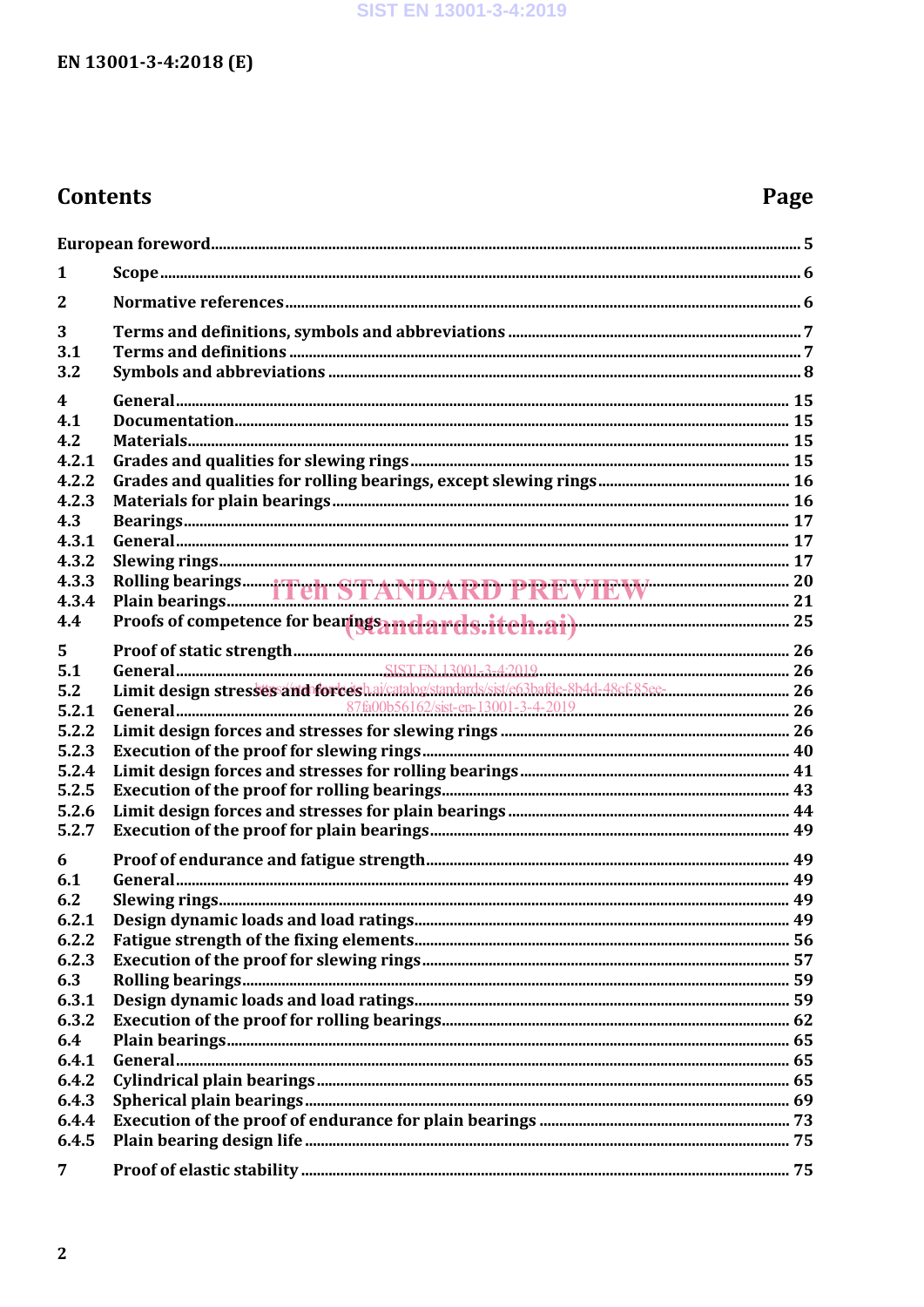|       | Annex A (informative) Calculation factors and guide load ratings of slewing rings  76              |  |
|-------|----------------------------------------------------------------------------------------------------|--|
| A.1   |                                                                                                    |  |
| A.1.1 |                                                                                                    |  |
| A.1.2 |                                                                                                    |  |
| A.2   |                                                                                                    |  |
| A.2.1 |                                                                                                    |  |
|       |                                                                                                    |  |
|       |                                                                                                    |  |
| A.2.2 |                                                                                                    |  |
| A.2.3 |                                                                                                    |  |
| A.2.4 |                                                                                                    |  |
| A.3   |                                                                                                    |  |
| A.3.1 |                                                                                                    |  |
| A.3.2 | Guide value of limit design static axial load rating $C_{0aRd}$ for slewing rings with ball        |  |
| A.3.3 |                                                                                                    |  |
|       | A.3.3.1 Limit design static axial load rating $C_{0a}$ , Rd rating manufacture and annumeration 82 |  |
|       |                                                                                                    |  |
|       |                                                                                                    |  |
|       | A.3.4.1 Single-row with 4 contact points and double-row with 2 point contacts 83                   |  |
|       |                                                                                                    |  |
|       |                                                                                                    |  |
|       |                                                                                                    |  |
|       |                                                                                                    |  |
| A.4   |                                                                                                    |  |
| A.4.1 |                                                                                                    |  |
| A.4.2 |                                                                                                    |  |
| A.4.3 |                                                                                                    |  |
|       | Annex B (informative) Proof of fatigue strength of slewing ring raceway: calculation of load       |  |
| B.1   |                                                                                                    |  |
| B.2   |                                                                                                    |  |
| B.2.1 |                                                                                                    |  |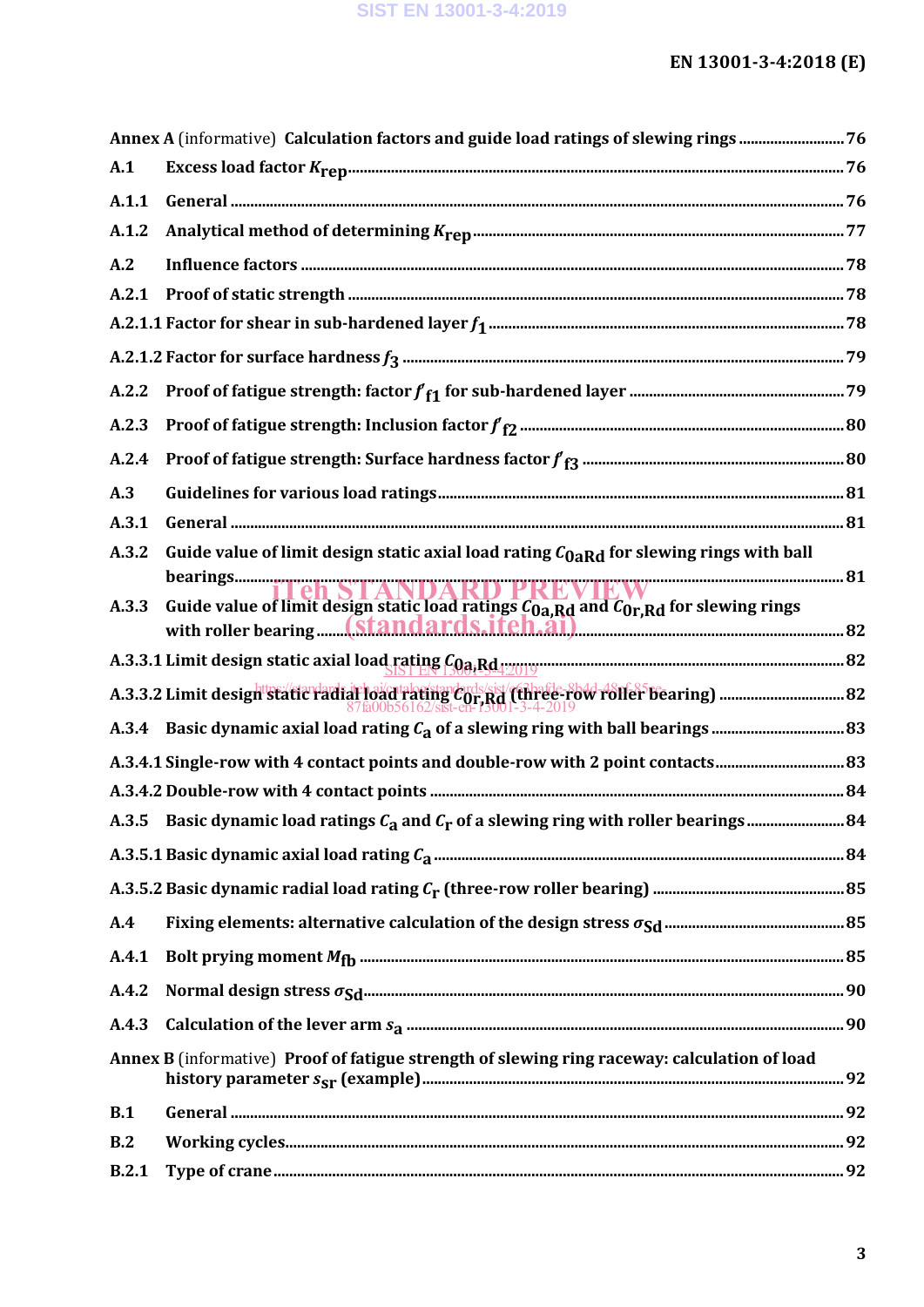#### **SIST EN 13001-3-4:2019**

## **EN 13001-3-4:2018 (E)**

| B.2.2                                                                                                                                                            |                                                                                                   |  |  |
|------------------------------------------------------------------------------------------------------------------------------------------------------------------|---------------------------------------------------------------------------------------------------|--|--|
| B.3                                                                                                                                                              |                                                                                                   |  |  |
| <b>B.3.1</b>                                                                                                                                                     |                                                                                                   |  |  |
| <b>B.3.2</b>                                                                                                                                                     |                                                                                                   |  |  |
| B.4                                                                                                                                                              |                                                                                                   |  |  |
| <b>B.4.1</b>                                                                                                                                                     |                                                                                                   |  |  |
| <b>B.4.2</b>                                                                                                                                                     |                                                                                                   |  |  |
| <b>B.4.3</b>                                                                                                                                                     |                                                                                                   |  |  |
| <b>B.4.4</b>                                                                                                                                                     |                                                                                                   |  |  |
|                                                                                                                                                                  |                                                                                                   |  |  |
|                                                                                                                                                                  |                                                                                                   |  |  |
|                                                                                                                                                                  |                                                                                                   |  |  |
| Annex C (informative) Equivalence of proofs of fatigue strength of slewing rings and rolling                                                                     |                                                                                                   |  |  |
|                                                                                                                                                                  | Annex D (informative) Selection of a suitable set of crane standards for a given application  105 |  |  |
| Annex ZA (informative) Relationship between this European Standard and the Essential<br>Requirements of EU Directive 2006/42/EC MALLARY MARKET MARKET MARKET 107 |                                                                                                   |  |  |
|                                                                                                                                                                  |                                                                                                   |  |  |

SIST EN 13001-3-4:2019 https://standards.iteh.ai/catalog/standards/sist/e63bafde-8b4d-48cf-85ee-87fa00b56162/sist-en-13001-3-4-2019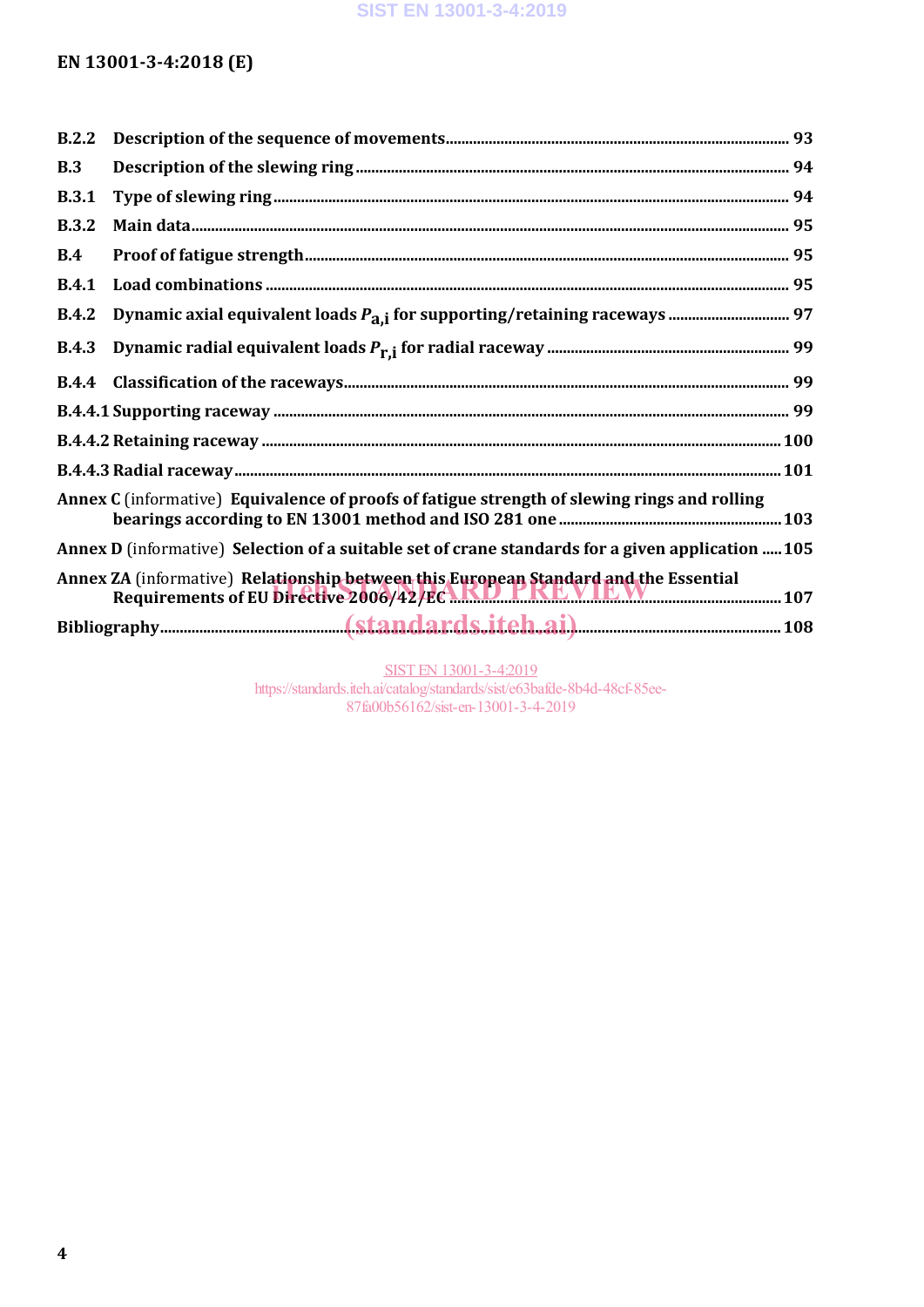# **European foreword**

This document (EN 13001-3-4:2018) has been prepared by Technical Committee CEN/TC 147 "Cranes - Safety", the secretariat of which is held by BSI.

This European Standard shall be given the status of a national standard, either by publication of an identical text or by endorsement, at the latest by June 2019, and conflicting national standards shall be withdrawn at the latest by June 2019.

Attention is drawn to the possibility that some of the elements of this document may be the subject of patent rights. CEN shall not be held responsible for identifying any or all such patent rights.

This document has been prepared under a mandate given to CEN by the European Commission and the European Free Trade Association, and supports essential requirements of EU Directive(s).

For relationship with EU Directive(s), see informative Annexes ZA, which are an integral part of this document.

This European Standard is one Part of the EN 13001 series. The other parts are as follows:

- Part 1: *General principles and requirements;*
- Part 2: *Load actions*; *Conductions Conductions Conductions Conductions Conductions Conductions Conductions Conductions Conductions Conductions Conductions Conductions Co*
- Part 3-1: *Limit states and proof of competence of steel structures;*
- Part 3-2: *Limit states and proof of competence of wire ropes in reeving systems;* SIST EN 13001-3-4:2019
- Part 3-3: *Limit states and proof of competence of wheelyrail contacts*; 85ee-
- Part 3-5: *Limit states and proof of competence of forged hooks;*
- Part 3-6: *Limit states and proof of competence of machinery — Hydraulic cylinders;*

2/sist-en-13001-<sup>3</sup>

- Part 3-7: *Limit states and proof of competence of machinery — Gears;*
- Part 3-8: *Limit states and proof of competence of machinery — Shafts.*

Annexes A, B, C and D are informative.

According to the CEN-CENELEC Internal Regulations, the national standards organisations of the following countries are bound to implement this European Standard: Austria, Belgium, Bulgaria, Croatia, Cyprus, Czech Republic, Denmark, Estonia, Finland, Former Yugoslav Republic of Macedonia, France, Germany, Greece, Hungary, Iceland, Ireland, Italy, Latvia, Lithuania, Luxembourg, Malta, Netherlands, Norway, Poland, Portugal, Romania, Serbia, Slovakia, Slovenia, Spain, Sweden, Switzerland, Turkey and the United Kingdom.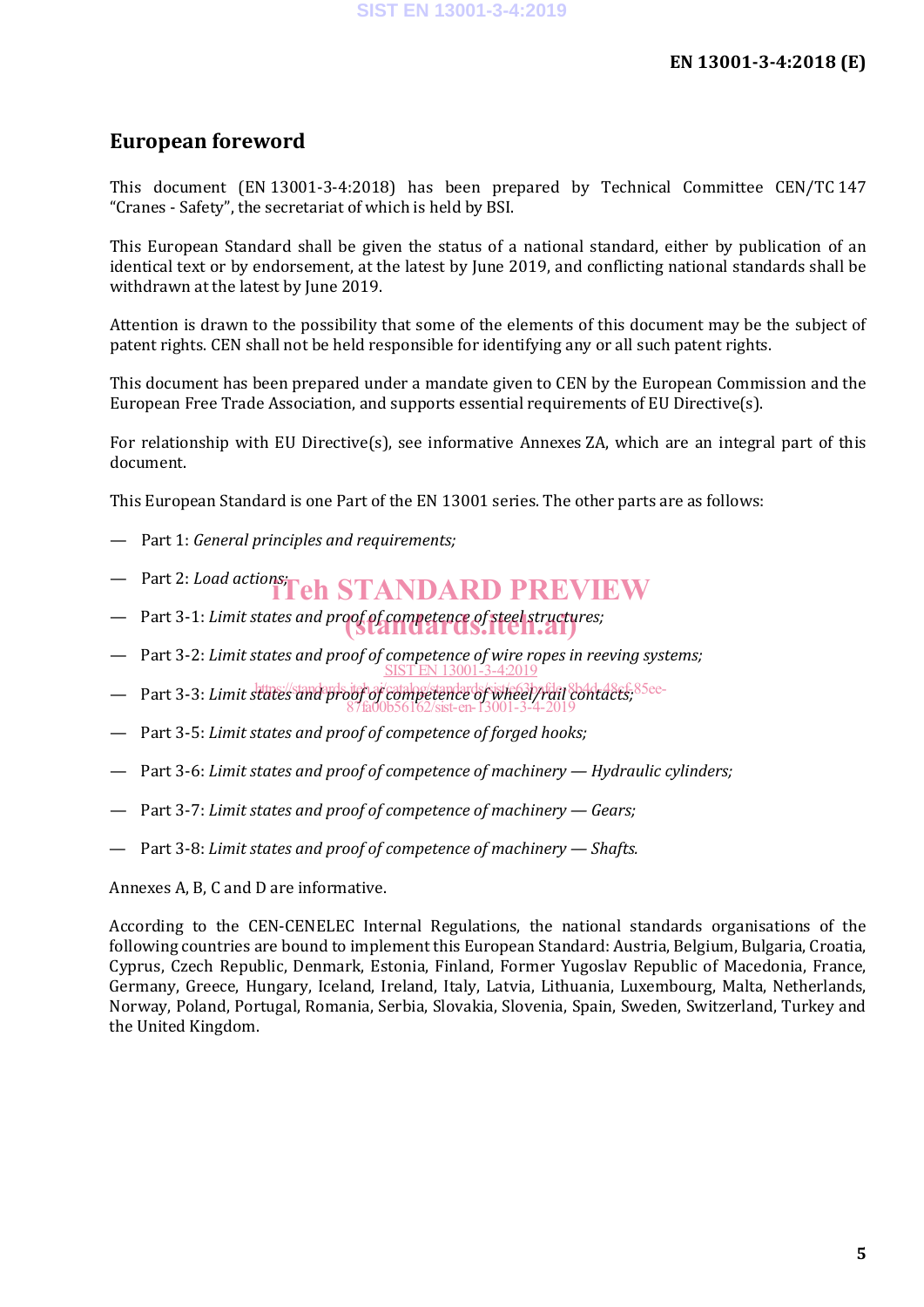### **1 Scope**

This document is to be used together with EN 13001-1 and EN 13001-2 and as such they specify general conditions, requirements and methods to prevent mechanical hazards of cranes by design and theoretical verification.

NOTE 1 Specific requirements for particular types of crane are given in the appropriate European Standard for the particular crane type.

This document covers bearings in cranes. It is not intended for bearings being part of standard components, e.g. gearboxes, motors … however those bearings shall be designed using load actions from EN 13001-2 and classification parameters of EN 13001-1.

NOTE 2 EN 13001-3-7 is under preparation for gears and gearboxes and deals with load actions for bearings in gear boxes.

The following is a list of significant hazardous situations and hazardous events that could result in risks to persons during intended use and reasonably foreseeable misuse. Clauses 4 to 7 of this document are necessary to reduce or eliminate risks associated with the following hazards:

- exceeding the limits of strength (yield, ultimate, fatigue);
- exceeding temperature limits of material or components;
- elastic instability of the crane or its parts (buckling, bulging).<br> **The LETANDARD PREVIEW** iTeh STANDARD

This document is not applicable to cranes which are manufactured before the date of its publication as This document is not applicable to cranes which are manufactured before the date of its publication as<br>an EN and serves as reference base for the European Standards for particular crane types (see Annex D).

NOTE EN 13001-3-4 deals only with limit state method in accordance with EN 13001-1. SIST EN 13001-3-4:2019

**2 Normative references** https://standards.iteh.ai/catalog/standards/sist/e63bafde-8b4d-48cf-85ee-87fa00b56162/sist-en-13001-3-4-2019

The following documents are referred to in the text in such a way that some or all of their content constitutes requirements of this document. For dated references, only the edition cited applies. For undated references, the latest edition of the referenced document (including any amendments) applies.

EN 10083-1:2006, *Steels for quenching and tempering — Part 1: General technical delivery conditions*

EN 10247:2017, *Micrographic examination of the non-metallic inclusion content of steels using standard pictures*

EN 13001-1, *Cranes — General design — Part 1: General principles and requirements*

EN 13001-2, *Crane safety — General design — Part 2: Load actions*

EN 13001-3-1, *Cranes — General design — Part 3-1: limit states and proof of competence of steel structure*

EN ISO 148-1, *Metallic materials, Charpy pendulum impact test — Part 1: Test method (ISO 148-1)*

EN ISO 683-17, *Heat-treated steels, alloy steels and free-cutting steels — Part 17: Ball and roller bearing steels (ISO 683-17)*

EN ISO 4287:1998, *Geometrical product specifications (GPS) — Surface texture: Profile method — Terms, definitions and surface texture parameters (ISO 4287)*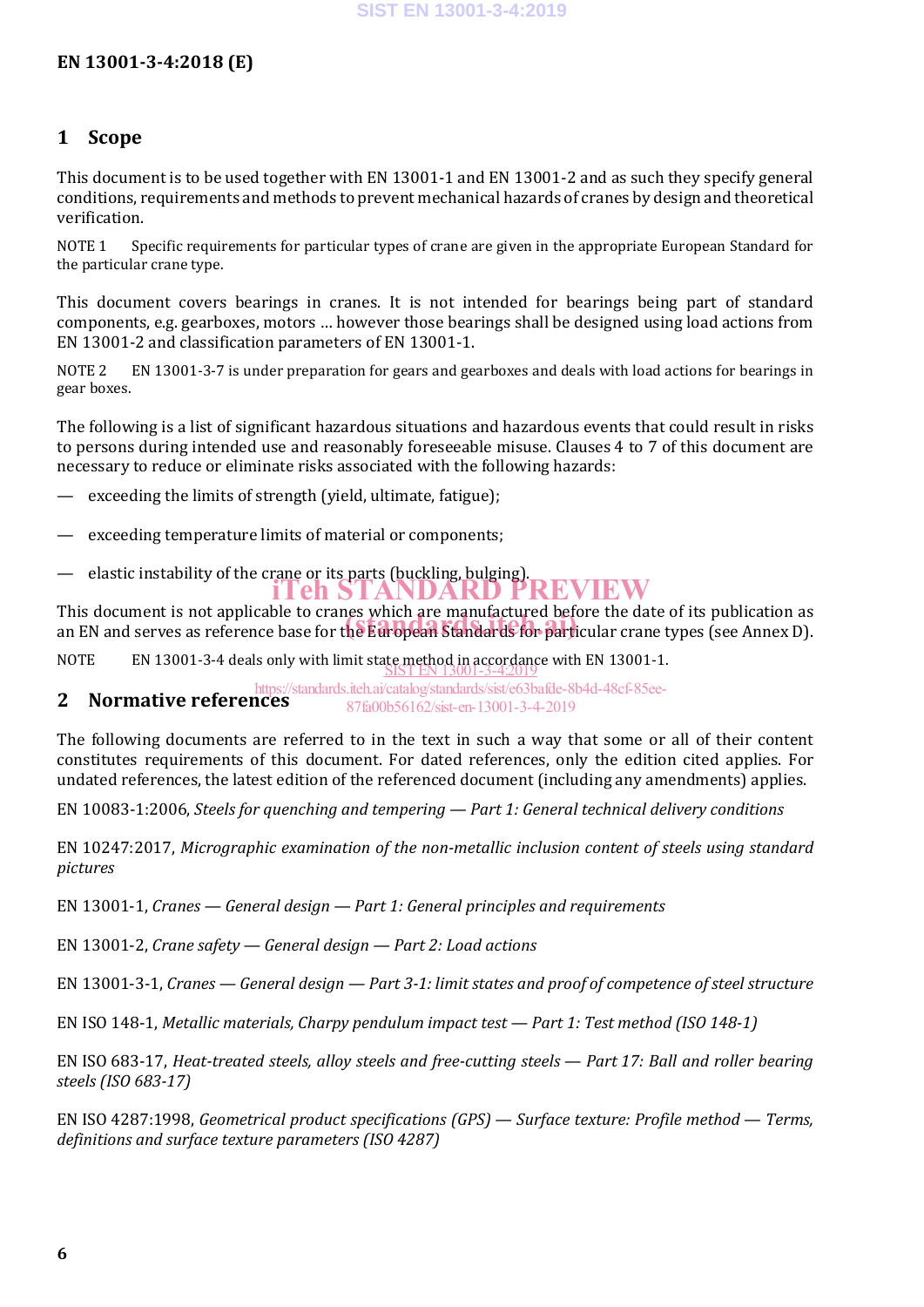EN ISO 12100:2010, *Safety of machinery — General principles for design — Risk assessment and risk reduction (ISO 12100:2010)*

ISO 76:2006, *Rolling bearings — Static load ratings*

ISO 281:2007, *Rolling bearings — Dynamic load ratings and rating life*

ISO 4306-1:2007, *Cranes — Vocabulary — Part 1: General*

## **3 Terms and definitions, symbols and abbreviations**

#### **3.1 Terms and definitions**

For the purposes of this document, the terms and definitions given in EN ISO 12100:2010 and ISO 4306-1:2007, Clause 6 for the definitions of loads, and the following applies.

ISO and IEC maintain terminological databases for use in standardization at the following addresses:

— IEC Electropedia: available at http://www.electropedia.org/

— ISO Online browsing platform: available at http://www.iso.org/obp

#### **3.1.1**

#### **plain bearing**

bearing in which the type of relative movement is sliding but with the exclusion of those operating under conditions of hydrodynamic lubrication

# (standards.iteh.ai)

#### **3.1.2**

#### **rolling bearing**

#### SIST EN 13001-3-4:2019

bearing operating with rolling motion between the parts supporting load and moving in relation to each other, which comprises raceway members and rolling elements with or without means for their spacing and/or guiding

Note 1 to entry: For the purposes of this document, it is designed to support radial, axial, or combined radial and axial load.

[SOURCE: ISO 5593, modified]

#### **3.1.3 slewing ring slewing ring bearing**

large-size rolling-element bearing providing a connection between two adjacent structures and allowing rotation and transmission of loads between them (axial and radial loads and a tilting moment)

Note 1 to entry: Slewing ring is usually provided with holes for fixing bolts, with internal or external gear facilitating the rotation of one structure relative to the other and with lubrication and seals.

#### **3.1.4 nominal contact angle**

#### *α*

angle between a plane perpendicular to a bearing axis (a radial plane) and the nominal line of action of the resultant of the forces transmitted by a bearing ring or washer to a rolling element (see reference 04.02.10 in Figure 1 below)

[see SOURCE: ISO 5593:1997, definition 04.02.10 and Figures 93, 94]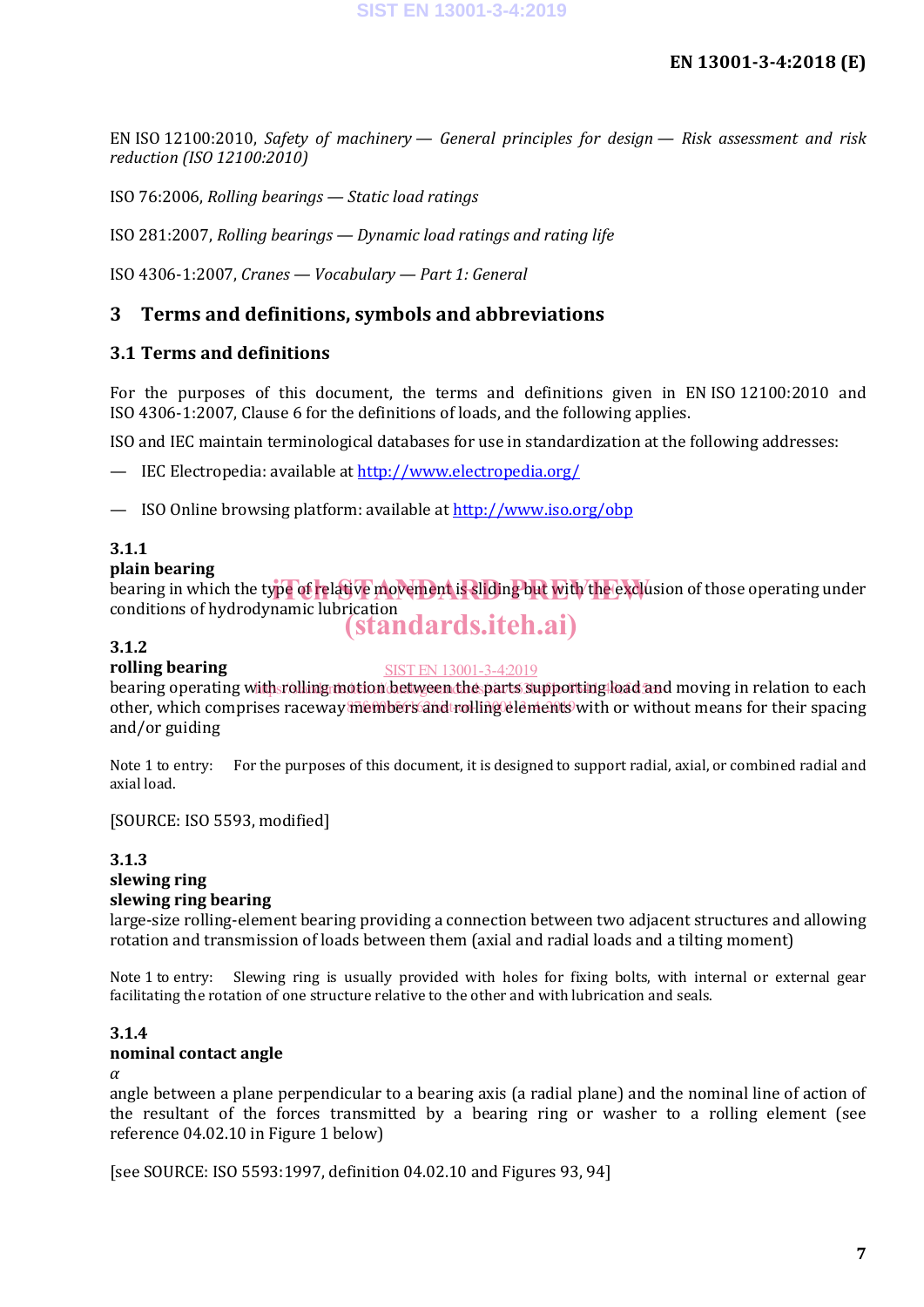

**Figure 1 — Rolling bearings dimensions**

## **3.2 Symbols and abbreviations**

The symbols and abbreviations used in this document are given in Table 1.

| Symbols,<br>abbreviations | <i><b>(standardspectively)</b></i>                                                          |  |  |
|---------------------------|---------------------------------------------------------------------------------------------|--|--|
| $a_1$                     | Life modification factor for reliability (ISO 281:2007)                                     |  |  |
| $A_{\rm pF}$              | Apportionment factor for axial load $F_a$ (slewing ring)                                    |  |  |
| $A_{\rm pM}$              | Apportionment factor for tilting moment $M_r$ (slewing ring)                                |  |  |
| $A_{\rm S}$               | Bolt stress area (fixing element)                                                           |  |  |
| b                         | Distance between two adjacent bolts (slewing ring)                                          |  |  |
| C                         | Total number of working cycles (EN 13001-1)                                                 |  |  |
| $c_{\rm a}$               | Basic dynamic axial load rating (ISO 281:2007)                                              |  |  |
| $C_{\rm r}$               | Basic dynamic radial load rating (ISO 281:2007)                                             |  |  |
| $c_{a, Rd}$               | Limit design dynamic axial load (slewing ring, rolling bearing)                             |  |  |
| $c_{r, Rd}$               | Limit design dynamic radial load (slewing ring, rolling bearing)                            |  |  |
| $c_{0a}$                  | Basic static axial load rating (slewing ring, rolling bearing, spherical plain<br>bearing)  |  |  |
| $c_{0r}$                  | Basic static radial load rating (slewing ring, rolling bearing, spherical plain<br>bearing) |  |  |
| $c_{0a, Rd}$              | Limit design static axial load rating (slewing ring)                                        |  |  |
| $c_{0r, Rd}$              | Limit design static radial load rating (slewing ring)                                       |  |  |

|  |  |  | Table 1-Symbols and abbreviations <b>IEW</b> |
|--|--|--|----------------------------------------------|
|  |  |  |                                              |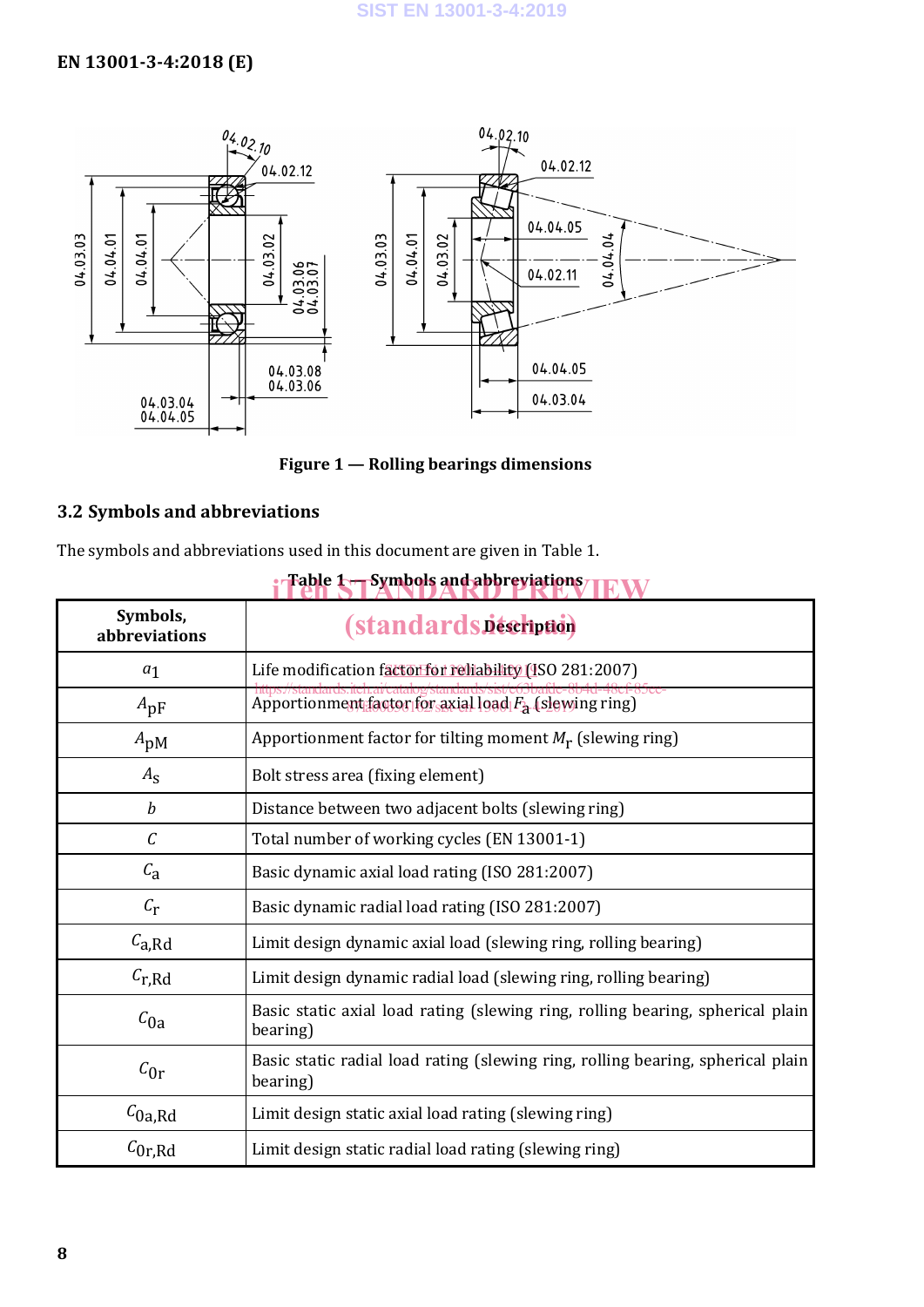| Symbols,<br>abbreviations | <b>Description</b>                                                                                                                                                                      |
|---------------------------|-----------------------------------------------------------------------------------------------------------------------------------------------------------------------------------------|
| c <sub>1</sub>            | Tightening torque                                                                                                                                                                       |
| $D_{\rm in}$              | Internal diameter (thrust washer)                                                                                                                                                       |
| $D_{\rm ex}$              | External diameter (thrust washer, flanged bush)                                                                                                                                         |
| $D_{\rm m}$               | Pitch Circle Diameter of rolling elements (denoted $D_{\text{DW}}$ in ISO 76 and<br>ISO 281)                                                                                            |
| $D_{\rm VI}$              | Pitch Circle Diameter of fixing elements                                                                                                                                                |
| $D_{\mathbf{W}}$          | Ball diameter (rolling element)                                                                                                                                                         |
| $D_{\text{We}}$           | Roller diameter (rolling element)                                                                                                                                                       |
| $\boldsymbol{d}$          | Nominal diameter of a screw/bolt (slewing ring); shaft diameter (plain<br>bearing)                                                                                                      |
| $d_{\rm k}$               | Sphere diameter of a spherical plain bearing                                                                                                                                            |
| E                         | Modulus of elasticity                                                                                                                                                                   |
| $E_{\rm b}$               | Modulus of elasticity of a bolp D F VIF                                                                                                                                                 |
| $E_{\rm p}$               | Modulus of elasticity of a slewing ring supporting flange                                                                                                                               |
| $e_{\rm m}$               | Distance (lever arm) between external force $F_e$ and the centre of the<br>supporting Width 21300 of the Slewing ring<br>andards.iteh.ai/catalog/standards/sist/e63bafde-8b4d-48cf-85ee |
| fittps://s<br>$e_{\rm m}$ | Lever annofexternal load $F_e$ to boltaxis (slewing ring)                                                                                                                               |
| $e_{n}$                   | Distance between bolt axis and the centre of the supporting width $2 \cdot u$ of the<br>slewing ring                                                                                    |
| $F_{\rm a}$               | Axial load                                                                                                                                                                              |
| $F_{a,i}$                 | Axial load, range i (fatigue)                                                                                                                                                           |
| $F_{\rm b}$               | <b>Bolt load</b>                                                                                                                                                                        |
| $F_{\rm b,f}$             | Fatigue bolt load                                                                                                                                                                       |
| $F_{b,2}$                 | Equivalent bolt load                                                                                                                                                                    |
| $F_C$                     | Slewing ring contact load                                                                                                                                                               |
| $F_{\rm d}$               | Limit force                                                                                                                                                                             |
| $F_{\rm e}$               | External load (slewing ring)                                                                                                                                                            |
| $F_{\rm e,cr}$            | Critical opening force for a slewing ring                                                                                                                                               |
| $F_{e,\text{max}}$        | Design maximum external load                                                                                                                                                            |
| $F_{\text{e,f,max}}$      | Design maximum fatigue external load                                                                                                                                                    |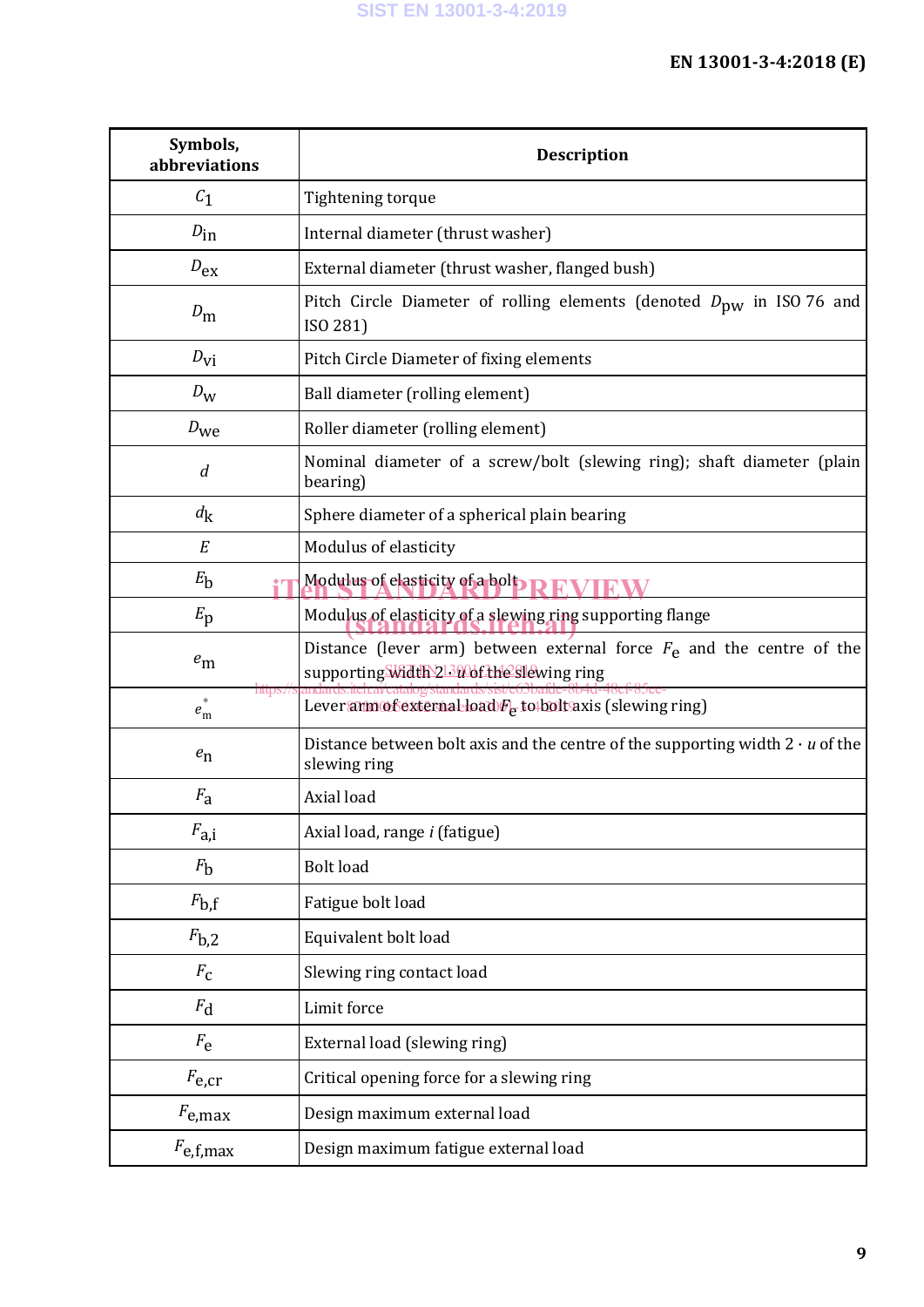| Symbols,<br>abbreviations           | <b>Description</b>                                                                                                                            |
|-------------------------------------|-----------------------------------------------------------------------------------------------------------------------------------------------|
| $F_{\rm p,min}$                     | Minimal preload in bolts                                                                                                                      |
| F <sub>pb</sub> , Sd                | Design plain bearing force                                                                                                                    |
| $F_{\Gamma}$                        | Radial load (slewing ring)                                                                                                                    |
| $F_{r,i}$                           | Radial load, range i (fatigue)                                                                                                                |
| $F_{\rm Rd}$                        | Limit design forces                                                                                                                           |
| $F_{\text{Sd},f,i}$                 | Design dynamic load (plain bearing)                                                                                                           |
| $F_{Sd,f,eq}$                       | Mean equivalent radial load (plain bearing)                                                                                                   |
| $F_{\rm y}$                         | Bolt yield force                                                                                                                              |
| $f_{\rm C}$                         | Calculation factor (ISO 281:2007)                                                                                                             |
| $f_{f1}$                            | Reliability factor (fatigue, slewing ring and rolling bearing)                                                                                |
| $f_{\rm f2}$                        | Inclusion factor (fatigue slewing ring)                                                                                                       |
| $f_{f2}$                            | Factor for additional influences (fatigue) EVIEW                                                                                              |
| $f_{\rm f3}$                        | Surface hardness factor {fatigue)iteh.ai)                                                                                                     |
| $f_{\rm Rd}$                        | Limit design stress <sub>SIST EN</sub> 13001-3-4:2019                                                                                         |
| $f_{\rm ub}$                        | https://standards.iteh.ai/catalog/standards/sist/e63bafde-8b4d-48cf-85ee-<br>Fixing element,ultimate strength.oo1 2 4 2010<br>$-3 - 4 - 2019$ |
| $f_{\rm y}$                         | Yield stress of material                                                                                                                      |
| $f_{\rm yb}$                        | Fixing element yield stress                                                                                                                   |
| $f_{0}$                             | Factor for calculation of basic static load rating (ISO 76:2006)                                                                              |
| $f_1$                               | Factor for shear in slewing ring sub-hardened layer (static)                                                                                  |
| $f_{\rm{f}1}^{'}$                   | Factor for shear in slewing ring sub-hardened layer (fatigue)                                                                                 |
| f <sub>2</sub>                      | Deformation influence factor for slewing ring (static)                                                                                        |
| $f_2$                               | Deformation influence factor for slewing ring (fatigue)                                                                                       |
| $f_3$                               | Surface hardness factor (static)                                                                                                              |
| $H_{\text{ring}}$                   | Height of slewing ring                                                                                                                        |
| $H_{\rm T}$                         | Height of tubular shell (slewing ring)                                                                                                        |
| $I_{\rm b}$                         | Moment of inertia of a bolt (slewing ring)                                                                                                    |
| $I_{\rm p}$                         | Moment of inertia of slewing ring supporting flange                                                                                           |
| $K_{\text{rep}}$ ; $K_{\text{rep}}$ | Excess load factor for raceway (slewing ring, static and fatigue)                                                                             |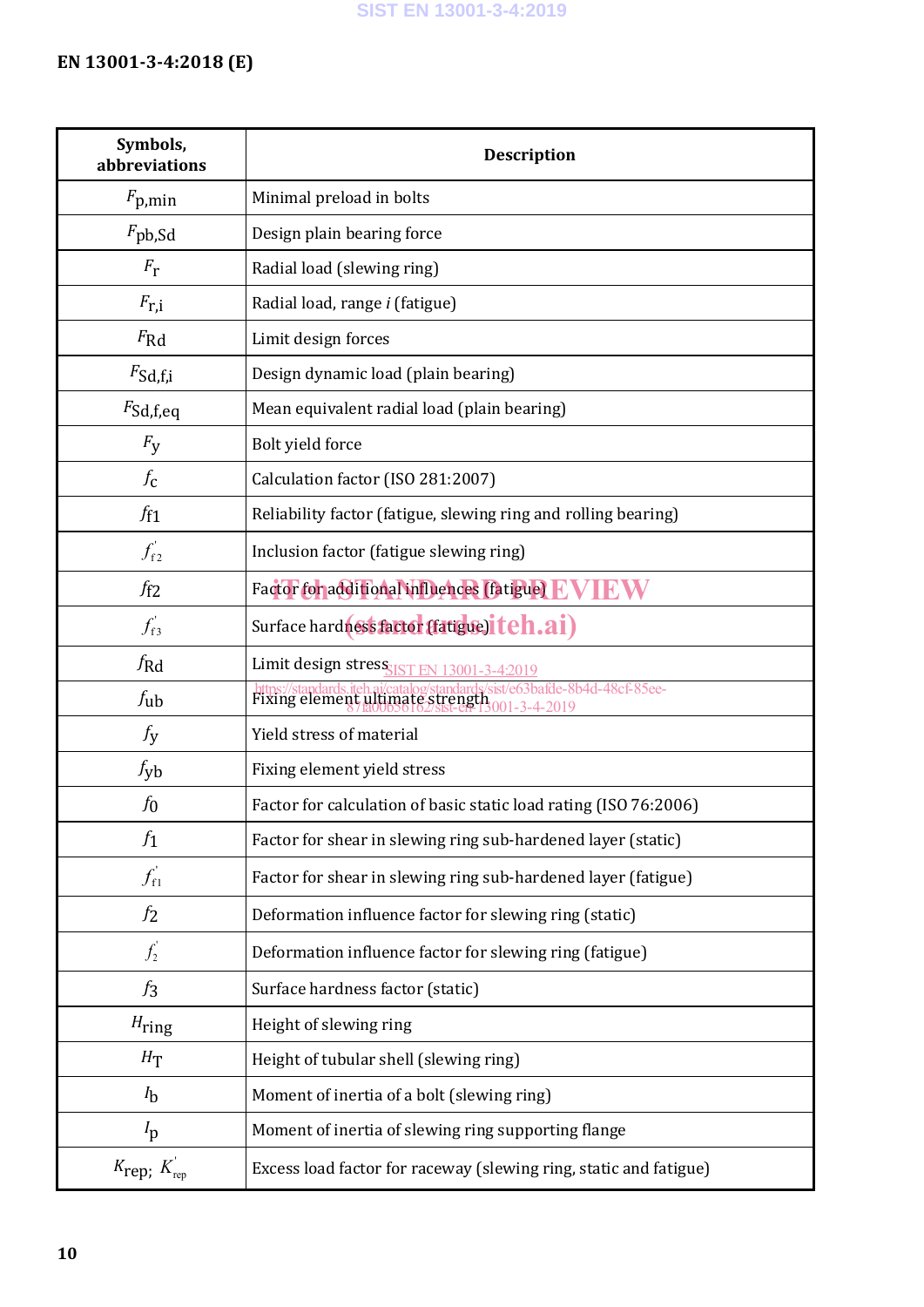| Symbols,<br>abbreviations         | <b>Description</b>                                               |
|-----------------------------------|------------------------------------------------------------------|
| $K_{\text{rep},\text{b}}$         | Excess load factor for bolts (slewing ring)                      |
| $k_{\rm pb}$                      | Dynamic pressure spectrum factor (plain bearing)                 |
| $k_{\rm ST}$                      | Dynamic load spectrum factor (slewing ring)                      |
| $k_{rb}$                          | Dynamic load spectrum factor (rolling bearing)                   |
| $L_{\rm a}$                       | Axial loading offset (plain bearing)                             |
| $L_{\rm b}$                       | Length of plain bearing                                          |
| $L_{\text{C}i}$ ; $L_{\text{C}e}$ | Internal and external chamfers of plain bearing                  |
| $L_{\rm e}$                       | Length of equivalent elastic beam (slewing ring)                 |
| $L_{\rm r}$                       | Radial loading offset (plain bearing)                            |
| $L_{\text{ST}}$                   | Length between supports of equivalent beam (slewing ring)        |
| $l_{\rm k}$                       | Effective clamping length                                        |
| $M_{r}$                           | Tilting moment (slewing ring)                                    |
| $M_{r,i}$                         | Tilting moment, range i (fatigue)                                |
| $M_{\text{fb}}$                   | Bolt prying moment (slewing ring)                                |
| https://<br>$\boldsymbol{m}$      | Slope constant of the log pslog Naturve (plain bearing)          |
| $\boldsymbol{N}$                  | Shaft rotational speed (plain bearing)                           |
| $N_{\text{tot},\text{pb}}$        | Total number of cycles (plain bearing)                           |
| $n_{\rm S}$                       | Number of supports (slewing ring)                                |
| n                                 | Number of cycles (plain bearing)                                 |
| $n_{\text{ST}}$                   | Number of slewing rings during a crane design life               |
| $P_{a,i}$                         | Design axial dynamic equivalent load, range i                    |
| $P_{a, Sd}$                       | Design axial dynamic load (slewing ring)                         |
| $P_{a, Sd, i}$                    | Design axial dynamic equivalent load, range i (rolling bearing)  |
| $P_{r,i}$                         | Design dynamic radial equivalent load, range i                   |
| $P_{r,Sd}$                        | Design radial dynamic load (slewing ring)                        |
| $P_{r,Sd,i}$                      | Design radial dynamic equivalent load, range i (rolling bearing) |
| $P_{0a}$                          | Design axial equivalent static load (slewing ring)               |
| $P_{0a, Sd}$                      | Static equivalent axial load (rolling bearing)                   |
| $P_{0r}$                          | Design radial equivalent static load (slewing ring)              |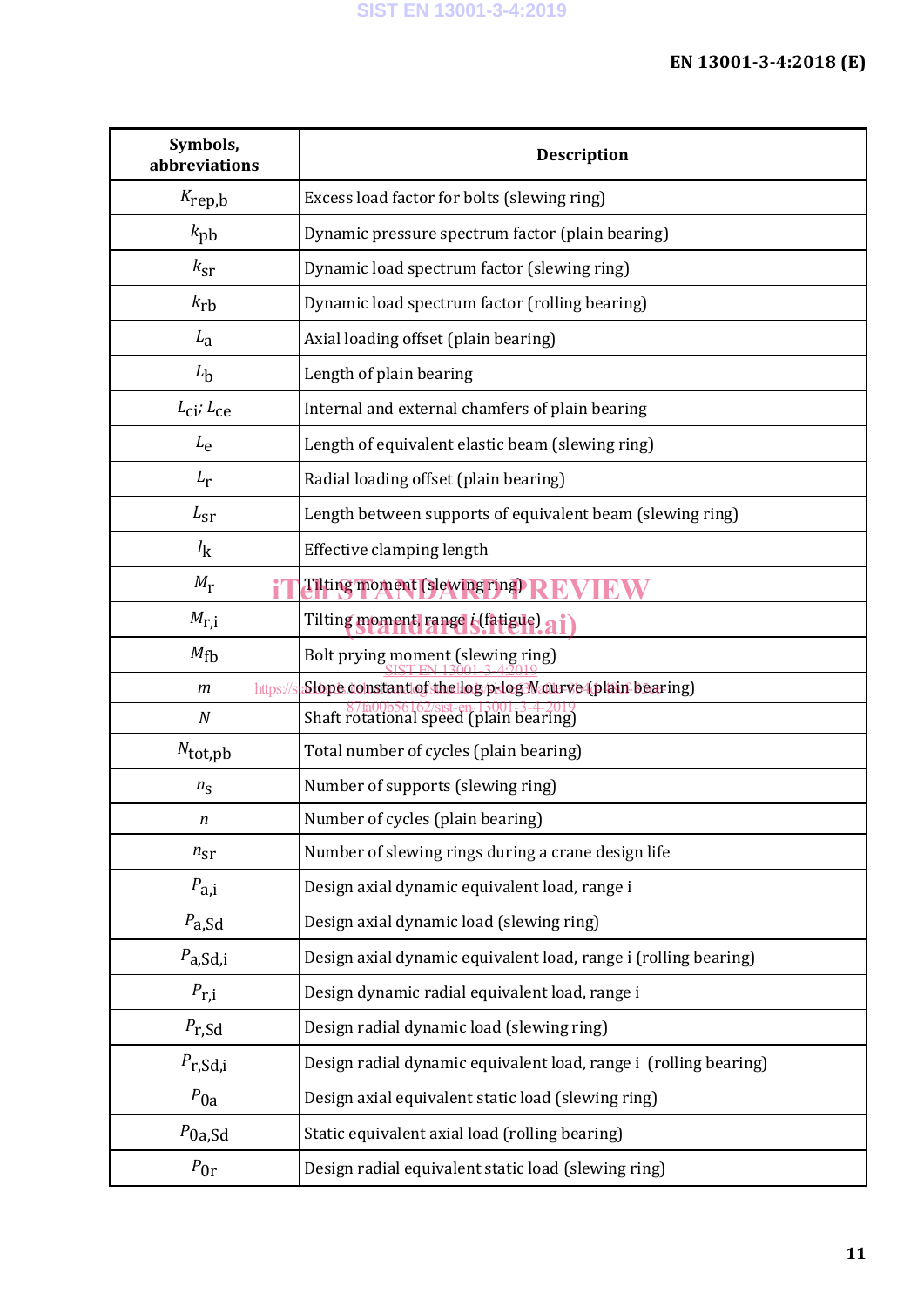| Symbols,<br>abbreviations   | <b>Description</b>                                                           |
|-----------------------------|------------------------------------------------------------------------------|
| $P_{0r,Sd}$                 | Static equivalent radial load (rolling bearing)                              |
| $P_{\rm Spb,Sd}$            | Design equivalent load (spherical plain bearing)                             |
| p                           | Life exponent (slewing ring, rolling bearing)                                |
| $p_{eq}$                    | Equivalent design dynamic plain bearing pressure                             |
| $p_{L}$                     | Limit design dynamic plain bearing pressure                                  |
| $p_{\rm pb,i}$              | Design dynamic plain bearing pressure, range i                               |
| $p_{\rm pb,max}$            | Maximum design dynamic plain bearing pressure                                |
| $p_{\rm pb, Sd}$            | Design cylindrical plain bearing pressure (static)                           |
| $p_{\rm pb, Rd}$            | Limit design cylindrical plain bearing pressure (static)                     |
| $p_{\rm Spb}$               | Design surface pressure (spherical plain bearing)                            |
| $p_{\rm Spb,L}$             | Limit design dynamic spherical plain bearing pressure                        |
| $(p \cdot v)$ <sub>L</sub>  | Limit design effective transmitted power density (cylindrical plain bearing) |
| $(p\cdot v)_\mathrm{spb,L}$ | Limit design effective transmitted power density (spherical plain bearing)   |
| $Q_{\bf b}$                 | Highest contact load for a rolling element (slewing ring)                    |
| $R_{a}$                     | Average depth of surface profile in accordance with EN ISO 4287:1998         |
| $R_{\rm d}$                 | 56162/sist-en-13001-3-4-2019<br>Design resistance                            |
| $R_{\rm ht}$                | Maximum possible hardened depth for an induction hardening                   |
| $S_{\rm b}$                 | Bolt flexibility (slewing ring)                                              |
| $S_{\rm C}$                 | Flange flexibility (slewing ring)                                            |
| $S_{\rm d}$                 | Design stress or design force                                                |
| $S_{\rm{ST}}$               | Connection flexibility (slewing ring)                                        |
| $s_{a,cr}$                  | Critical lever arm of the contact force $F_c$ (slewing ring)                 |
| $s_a$                       | Lever arm of the contact force $F_c$ (slewing ring)                          |
| $s_{\rm m}$                 | Bolt stress history parameter                                                |
| s <sub>rb</sub>             | Rolling bearing load history parameter                                       |
| $s_{\rm sr}$                | Slewing ring raceway load history parameter                                  |
| $S_{0}$                     | Static safety factor (rolling bearing)                                       |
| $T_{\rm max}$               | Limit operating temperature (plain bearing)                                  |
| $\boldsymbol{t}$            | Thickness                                                                    |